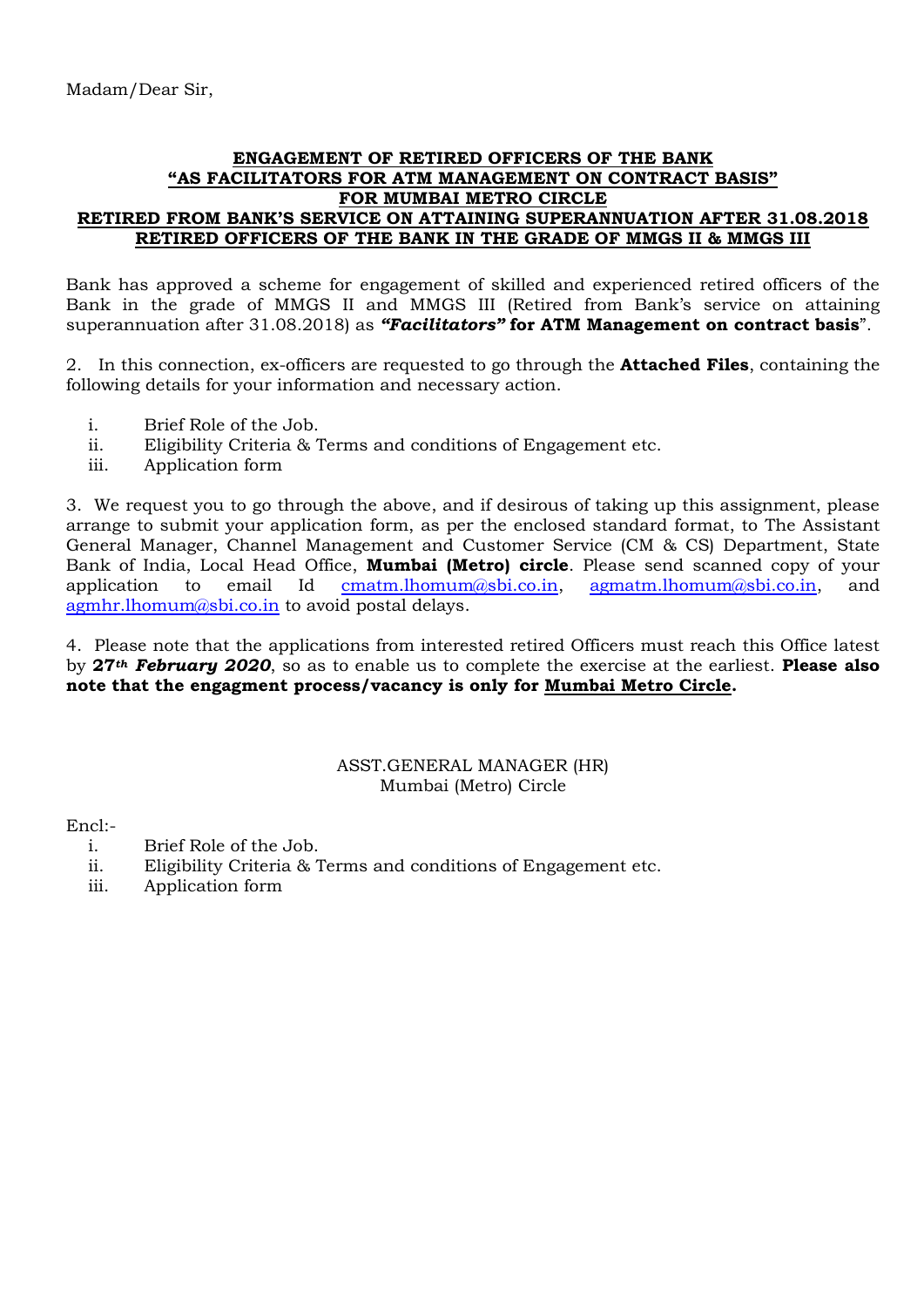# Role & Responsibilities of "Facilitators for ATM Management"

No financial power will be entrusted to the new position. The responsibilities and functions for the new position would be as under:

### **RESPONSIBILITIES**

- > Responsible for overall functioning & ambience of the ATMs attached to him.
- > Ensuring maximum availability and uptime of ATMs as per Bank's guidelines.
- > Supervision of TIS work for relocation/revamp of existing ATMs. In case of BLA/TOM, monitoring and reporting.
- > Follow-up with respective vendors for early rectification of the faults.
- > Coordinate for introduction of locale specific ATM features or infrastructure (e.g. Regional language display, larger capacity UPS, etc.).
- > Login for HP-ESQ ATM Monitoring tool will be provided to check ATM status through the system or mobile phone.
- > Channel Manager Access Card (CMAC) will be issued for them to record their visits through ATMs.
- > During ATM site visits, the parameters detailed in the ATM Site Visit Checklist to be complied with.
- > Ensuring the e-surveillance Systems (if installed) is functioning.

#### **FUNCTIONS**

- > Visiting all ATMs attached to him at least twice in a month and furnishing the visit reports to Channel Manager & AGM (ATM Operations). It is preferred that surprise visits are made with a gap of few days in between 2 visits. There may be situations where daily visits are required.
- > During visits, the official should take colour pictures (through mobile phone camera preferred) of the entire ATM lobby. All visits to be substantiated with photos, shared through emails.
- > Ensuring that ATM room is clean and tidy.
- > Lighting arrangement in ATMs is proper. The lighting arrangement should be in front of the user/behind the camera so that the user's face is clearly visible in CCTV footage.
- > No skimming / extraneous device like cameras are placed by the fraudsters in the ATM rooms.
- > There is no tampering in the card reader (the slot for insertion of ATM card) and key pad of the ATM.
- > Port, Cable and Power connections are not accessible to the customers...
- > A notice 'WE ACCEPT ALL BANKS CARDS' is properly displaced on the glass door of the ATM.
- > A poster on Do's and Don'ts to be observed by the customers while doing transactions on ATMs is properly displayed.
- > Ensuring the correct ATM ID is pasted on the Machine.
- > For ATMs located at Metro cities "METRO ATM" should be pasted on the machiness wall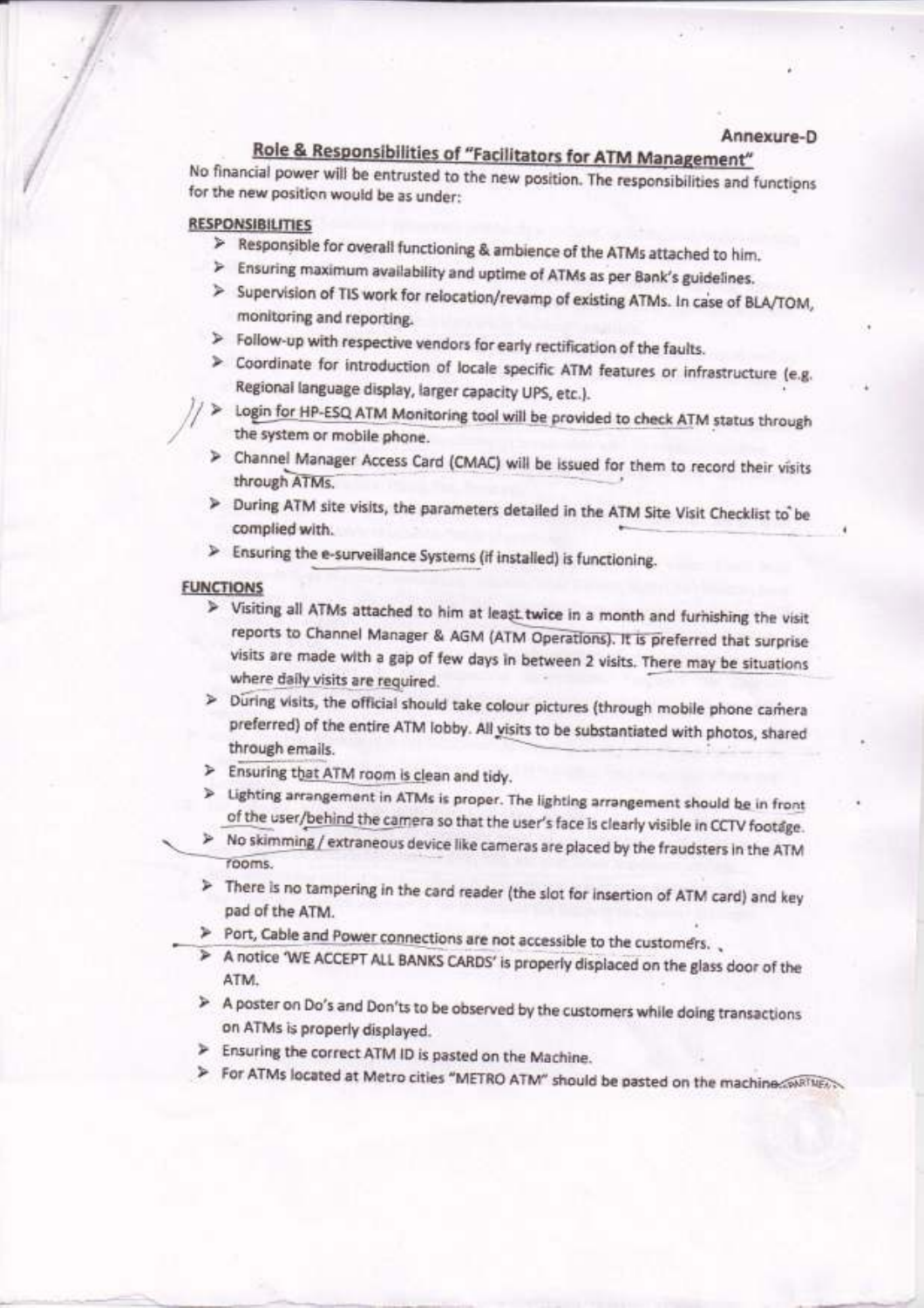- > Ensuring that Caretaker (wherever provided) is present, is in uniform, wears identity card and is in aiert position.
- . > Monitoring functioning of AC, UPS, CCTVs (wherever installed), lighting, Signage lighting, e-Surveillance Systems (wherever installed), Solar Power Systems (wherever installed) etc. and ensuring that they are in working condition.
- > Ensuring that only Current Publicity materials are displayed in the ATM room and no obsolete material should be there. Verifying that the latest approved ATM Ad Screens are being shown at ATMs.
- > Any shortcoming to be reported immediately to Channel Manager and ensure rectification within a week in consultation/coordination with controllers/vendors.
- > In addition to periodic visits, visit ATMs in case of exigencies like installation/ replacement, vandalism, fraud, fire, flood etc.
- > Co-ordinating and overseeing between vendors and operating Bank Staff (CAC/Branch) for early resolution/fixing of problems.
- > To maintain contact details and liaison with field personnel of vendors and local representatives of central vendors viz. MS/BLA/TOM Vendor, SLM/OEM Vendor, Joint custodians (Bank staff/CITs/Bank's CAC), caretaker/security guards, housekeeping persons, e-Surveillance vendor, communication vendor, etc for better coordination.
- > For all the ATMs, he will ensure timely service/resolution of problems in accordance with timelines/SLAs in the respective agreements. Feedback to Channel Managers/AGM (ATM-Ops), LHO regarding penalties for breach in SLA clauses by the vendors.
- > Assist Channel Managers in (a) locations/site selection as per location guidelines for new ATMs. (b) Location analysis for existing ATMs-suggesting re-location where ever warranted.
- > For existing ATMs, liaise with Cash-in-Transit agencies/ CAC in respect of Cash outsourced ATMs and take all necessary steps to ensure timely replenishment, to avoid cash outs and rectification of CHF, RBF, etc to achieve maximum uptime.

> Attending to any other situation where his presence is required, as instructed by Bank.

- > Any other work which deemed fit for the role of the Support to Channel Manager.

\*\*\*\*\*\*\*\*\*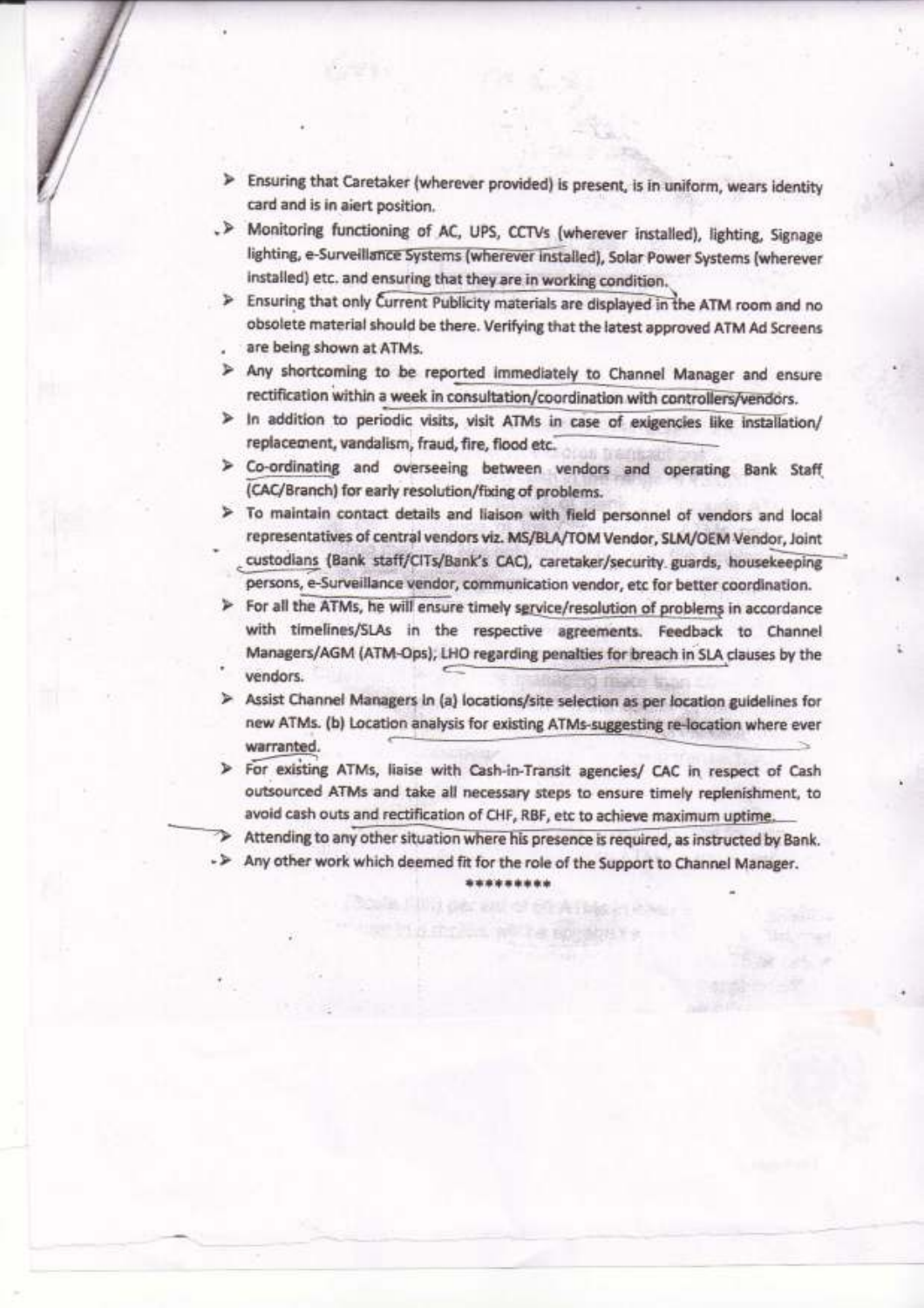Annexure A

| Parameters            | Details of the Selection Criteria, Process and Terms & Conditions                                                                                                                                                                                                                                                                                                                                                                                                                                                                                                                                              |
|-----------------------|----------------------------------------------------------------------------------------------------------------------------------------------------------------------------------------------------------------------------------------------------------------------------------------------------------------------------------------------------------------------------------------------------------------------------------------------------------------------------------------------------------------------------------------------------------------------------------------------------------------|
| Who can               | <b>Eligibility Criteria</b>                                                                                                                                                                                                                                                                                                                                                                                                                                                                                                                                                                                    |
| apply                 | i. Officers in the scales of MMGS-II. MMGS-III, retired from bank's service on attaining<br>superannuation a ftex 31-08-2018                                                                                                                                                                                                                                                                                                                                                                                                                                                                                   |
|                       | ii. They should have retired with good track record, They should not have undergone any<br>punishment In the Bank during their service.                                                                                                                                                                                                                                                                                                                                                                                                                                                                        |
|                       | They should be a resident of the area, where RBO is functioning.<br>Ш.                                                                                                                                                                                                                                                                                                                                                                                                                                                                                                                                         |
|                       | W.<br>They should be maintaining good health and are able to move freely in the area of                                                                                                                                                                                                                                                                                                                                                                                                                                                                                                                        |
|                       | operation entrusted to them.                                                                                                                                                                                                                                                                                                                                                                                                                                                                                                                                                                                   |
| Selection             | v. The candidates called for interview, shall attend at their own expense.                                                                                                                                                                                                                                                                                                                                                                                                                                                                                                                                     |
| Process               | The respective Circles will select the candidates through interview process. The selection<br>committee will be comprised by 1 DGM and 2 AGMs.                                                                                                                                                                                                                                                                                                                                                                                                                                                                 |
| Period of             | i. The engagement shall be for an initial period of 6 months and the same will be reviewed                                                                                                                                                                                                                                                                                                                                                                                                                                                                                                                     |
| Engagement<br>and Age | after 6 months. The review will be done by the same committee mentioned above on the<br>basis of feedback received from respective Channel Manager, Chief Manager (CMCS)<br>and Regional Manager of RBO.                                                                                                                                                                                                                                                                                                                                                                                                       |
|                       | ii. The services of the personnel shall be extended for a maximum total period of three years<br>or attaining 65 years of age, whichever is earlier.                                                                                                                                                                                                                                                                                                                                                                                                                                                           |
|                       | iii. As such the applicant should not be more than 62 years of age as at the time of<br>engagement.                                                                                                                                                                                                                                                                                                                                                                                                                                                                                                            |
| Experience            | Preference will be given to the officials who have worked in ATM operations.                                                                                                                                                                                                                                                                                                                                                                                                                                                                                                                                   |
| Monthly               | Salary : ₹ 30,000/- per month                                                                                                                                                                                                                                                                                                                                                                                                                                                                                                                                                                                  |
| Remuneration          | Conveyance : ₹ 5,000/- per month                                                                                                                                                                                                                                                                                                                                                                                                                                                                                                                                                                               |
| Other Terms           | Mobile Reimbursernent: ₹ 1,000/- per month (on declaration basis)                                                                                                                                                                                                                                                                                                                                                                                                                                                                                                                                              |
| g,<br>Conditions      | a) For official travel for out of station visits, they will be entitled to the facilities and allowances<br>as applicable presently to the grade at the time of retirement.<br>b) The retired officers shall be entitled to leave of 30 days per year which they may avail<br>during the period of engagement with the approval of the Bank/authority to whom they<br>report. For the purpose of computation of leave, intervening Sundays/ holidays shall not<br>be included. The Bank shall have absolute right in its discretion to either grant or reject the                                              |
|                       | application for leave taking into consideration the administrative exigencies. The leaves<br>not availed during the engagement period will normally lapse. However, if the leave is<br>declined on administrative grounds and not availed during the contract period, it may be<br>encashed at the time of termination of contract period at the rate of monetary<br>compensation package component. For any period less than or over one year, eligibility<br>of leave would be determined on prorata basis.<br>c) The retired officers will not accept any assignment with any other organization during the |
|                       | period of their contractual service in the Bank.                                                                                                                                                                                                                                                                                                                                                                                                                                                                                                                                                               |
|                       | d) Income Tax or any other tax liabilities on remuneration will be deducted as per prevailing<br>rates(s) mentioned in the income Tax Rules.                                                                                                                                                                                                                                                                                                                                                                                                                                                                   |
|                       | e) The contractual period will not be reckoned as service or re-employment for the purpose<br>of superannuation benefits.                                                                                                                                                                                                                                                                                                                                                                                                                                                                                      |
|                       | f) During the period of engagement, the retired officers (retirees engaged) will not accept<br>any other assignment with any other organization.                                                                                                                                                                                                                                                                                                                                                                                                                                                               |
|                       | g) The retired officers will not exercise any administrative I financial power during the period<br>of engagement.                                                                                                                                                                                                                                                                                                                                                                                                                                                                                             |
|                       | h) They will not get any medical facilities under the contract.                                                                                                                                                                                                                                                                                                                                                                                                                                                                                                                                                |
|                       | The retired officers will follow the normal working hours as applicable to the serving<br>officials where required.                                                                                                                                                                                                                                                                                                                                                                                                                                                                                            |
|                       | (i) The selected Facilitators will execute a stamped undertaking before taking up the<br>assignment.                                                                                                                                                                                                                                                                                                                                                                                                                                                                                                           |
|                       | Other instructions in respect of Engagement of Retired Bank officials will be adhered to.                                                                                                                                                                                                                                                                                                                                                                                                                                                                                                                      |